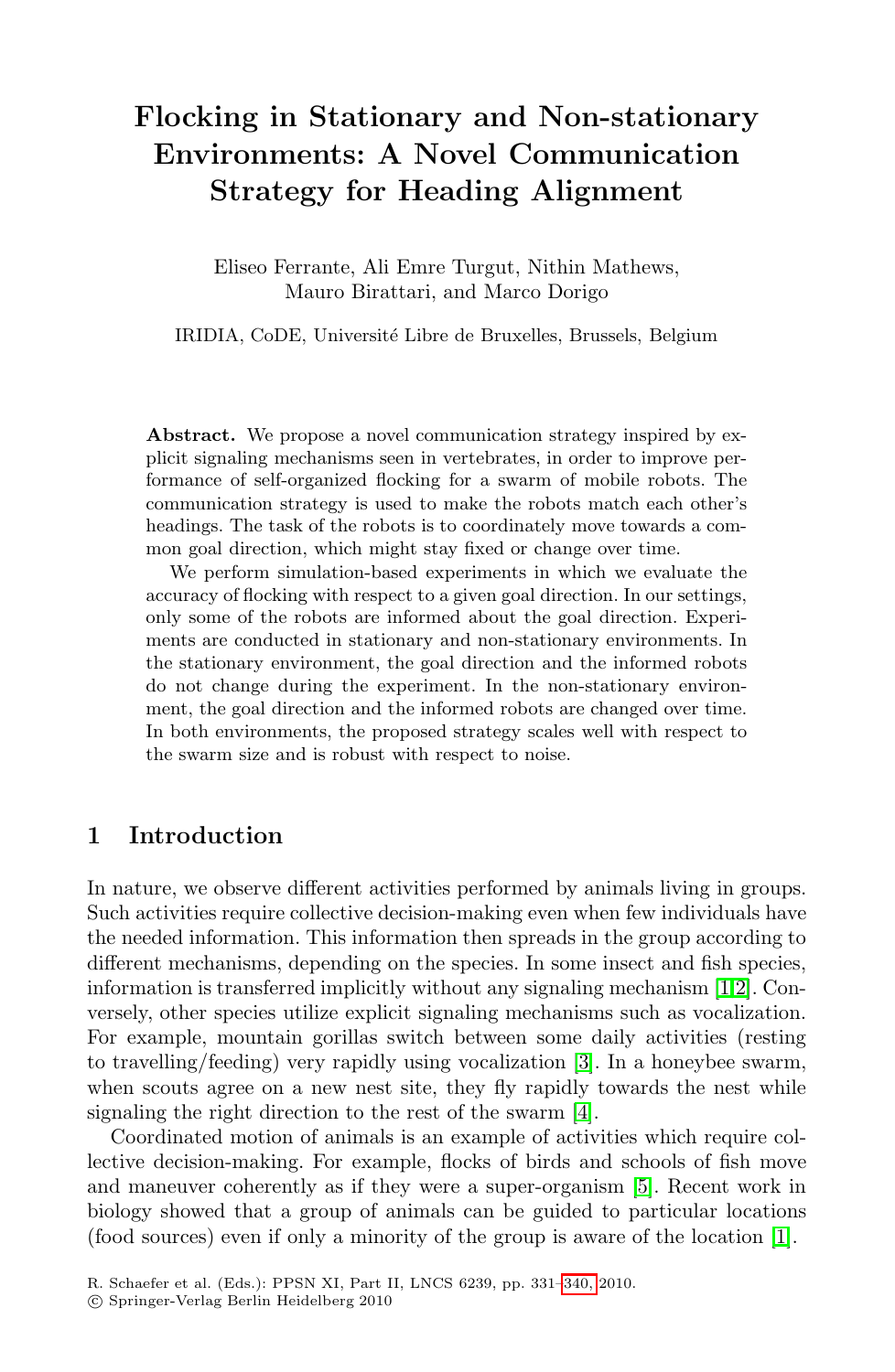#### 332 E. Ferrante et al.

The first studies of flocking in swarm robotics were inspired by Reynolds' seminal work [6], one of the first regarding flocking outside biology. Reynolds obtained a realistic computer animation of a flock of birds through three simple concurrent behaviors: *separation* (avoiding collisions), *cohesion* (staying close to neighbors) and *alignment* (heading in the same direction as neighbors). These behaviors are all based on local [sen](#page-9-4)sing and local deci[sio](#page-9-5)n rules. Separation and cohesion control, denoted in the rest of the paper as *proximal control*, is the aggregate b[eha](#page-9-6)vior controlling the relative distance between individuals.

In Reynolds' work, in order to perform alignment, each individual is assumed to sense the v[eloc](#page-9-7)ity of its neigh[bors](#page-9-8) without noise. This assumption is unrealistic in robotics. Subsequent works have tried to relax this assumption. These works can be organized into three different categories. The first category does not feature an explicit alignment behavior. Inst[ead,](#page-9-8) it tries to obtain alignment intrinsically via other behaviors such as homing [7], leader-following [8] and l[ight](#page-9-9)-following [9]. The second category achieves alignment by resorting to the e[mul](#page-9-10)[at](#page-8-1)ion of a heading sensor [10] or to the estimation of the heading of neighbors [11]. In the third and last category, heading information is spread within the swarm via local communication [12]. Turgut et al. [13] proposed an algorithm belonging to the th[ird](#page-8-0) category. A robot measures its heading with respect to the North using a compa[ss](#page-9-0) [an](#page-9-1)d broadcasts it periodicall[y so](#page-9-9) that the heading is sensed "virtually" by its neighbors. With this method, Turgut et al. [13] achieved self-organized flocking in a random direction.

Celikkanat et al. [14], inspired by the implicit decision-making mechanisms of some animal species [15,2], extended the flocking behavior proposed by Turgut et al. [13] by providing a goal direction to some of the robots ("informed" robots). They observed that a large swarm can be guided by only a few robots, which is in accordance with theoretical results [1].

In this paper, inspired by both biological [3,4] and swarm robotics ideas [14], we propose a new method for heading alignment. The proposed strategy that we call *information[-aw](#page-9-8)[are](#page-9-9)* communication, uses only local communication, which means that robots can communicate only with their neighbors within a given range and in their line of sight. Our system is composed of informed and uninformed robots: informed robots relay the goal direction and uninformed ones just send the average of the messages they receive from their neighbors. We compare the novel *information-aware* communication with *heading* communication, where all of the robots always send the measured heading information to their neighbors by still relying on local communication only. The latter was used by Turgut et al. and Celikkanat et al. [13,14].

We present the results of two sets of experiments. One is conducted in a stationary environment, in which the goal direction and the informed indivuals do not change during the experiment. The other is conducted in a non-stationary environment, in which both the goal direction and the informed robots are changed at regular time intervals during the experiment.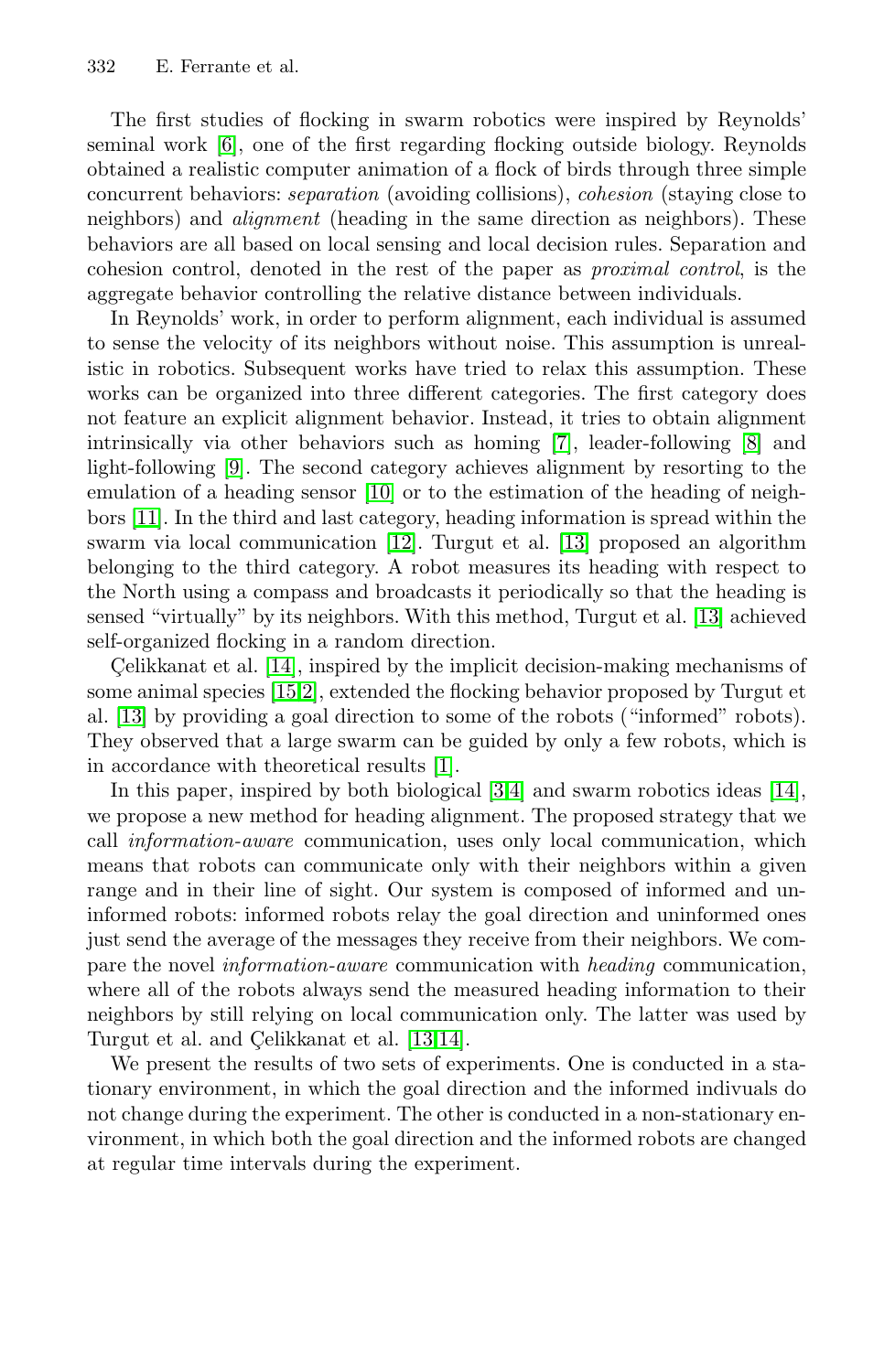## **2 Methodology**

The methodology we use to design the flocking behavior is based on artificial physics [9]. At each control step, a virtual force vector is computed as:

$$
\mathbf{f} = \alpha \mathbf{p} + \beta \mathbf{h} + \gamma \mathbf{g},
$$

<span id="page-2-0"></span>where **p** is the proximal control vector; **h** is the heading alignment vector; **g** is the vector that indicates the goal direction. The vectors **p** and **h** are each calculated by a behavior (explained in Section 2.1 and Section 2.2 respectively). The goal direction vector **g** is available to some robots, whereas for the others **g** = **0**. The weights  $\alpha$ ,  $\beta$  and  $\gamma$  define the relative contribution of the different force components. In this pape[r, w](#page-9-7)e do not tune these parameters for obtaining optimal performance, but we set them to  $\alpha = 1$ ,  $\beta = 5$  and  $\gamma = 10$  to reflect our prior knowledge on the relative importance of the three components.

#### **2.1 Proximal Control Behavior**

The proximal control behavior assumes that a robot perceives the relative position (range and bearing) of its neighbors in close proximity. This is realized using LEDs and an omni-direc[tion](#page-9-11)al camera as in  $[12]$ . Let k denote the number of robots perceived at a given time,  $d_i$  and  $\phi_i$  denote the range and bearing measurements of the  $i^{th}$  robot, respectively. The virtual force  $p$  is given by:

$$
\mathbf{p} = \sum_{i=1}^{k} p_i e^{j\phi_i},
$$

where  $p_i e^{j\phi_i}$  are vectors expressed in polar coordinates.  $p_i$  is calculated as a function of  $d_i$  using a force function  $p_i(d_i)$  as in [16].  $p_i$  is repulsive when  $d_i$  is smaller than the desired distance  $(D)$  and it is attractive when  $d_i$  is greater than D. The function is:

$$
p(d_i) = -\frac{2D^2}{d_i^3} + \frac{2}{d_i},
$$

#### **2.2 Heading Alignment Behavior**

The heading alignment behavior assumes that, using an onboard light sensor, a robot r measures its heading  $(\theta_r)$  with respect to the common reference frame represented by a light source. The robot receives an angle  $\theta_i$  from its  $i^{th}$  neighbor. The value sent by each neighbor depends on which communication strategy is used, as explained in the following. Each received angle is transformed into robot r body-fixed reference frame<sup>1</sup>. Having received k angles from its k neighbors,

We define two reference frames. One is the reference frame common to all of the robots, and the other is the body-fixed reference frame specific to each robot. The body-fixed reference frame is fixed to the center of a robot: its x *−* axis is coincident with the rotation axis of the wheels and its y *− axis* points to the front of the robot.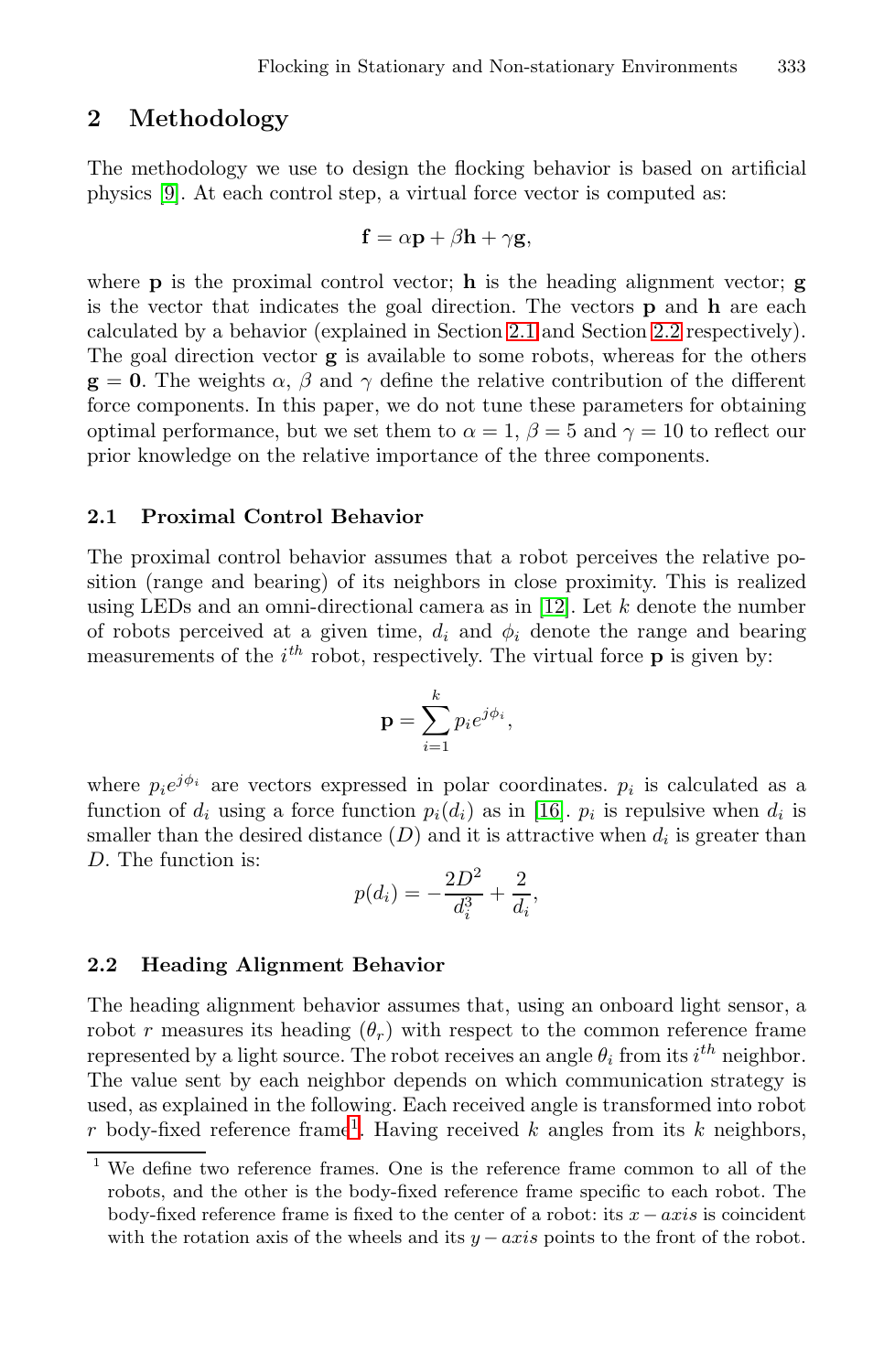334 E. Ferrante et al.

robot r calculates the average heading vector as:

$$
\mathbf{h} = \frac{\sum_{i=1}^{k} e^{j\theta_i}}{\|\sum_{i=1}^{k} e^{j\theta_i}\|},
$$

where  $\|\cdot\|$  denotes the norm of a vector.

The proposed communication strategy, that we call *information-aware* communication strategy, is explained in the following.

**Information-aware communication:** This communication strategy assumes that robots are aware of whether they are provided with the goal direction **g** or not, that is whether they are *informed* or *non-informed*. This awareness mechanism is implemented by measuring the length of the goal direction vector **g**: the robot considers itself *non-informed* if  $\mathbf{g} = \mathbf{0}$  and *informed* if  $\mathbf{g} \neq \mathbf{0}$ . Each robot then communicates the following information: if it is *non-informed*, it sends  $\angle$ **h** ( $\angle$  denotes the angle of a vector) to its immediate neighbors; otherwise, it sends  $\angle$ **g**. The intuition behind this strategy is the following: if the robot is *non-informed*, it should facilitate the diffusion of the information originating from the *informed* robots; if it is *informed*, it should then directly propagate the information about the goal location to its immediate neighbors. The information then eventually reaches the entire swarm thanks to the uninformed robots. Note that the awareness of each robot is only used to determine which information should be sent, and is never directly communicated to neighboring robots (i.e., each robot never knows if a [mess](#page-9-8)age is received from an *informed* or a *noninformed* robot).

As a baseline comparison, we implemented another communication strategy that we call *heading* communication strategy. This strategy is similar to the one used in [13].

**Heading communication:** This communication strategy consists in the local communication of the robot's own current heading  $\theta$  measured with respect to the common reference frame. In the original work [13], this strategy was used to simulate robots that are able to measure the heading of their neighbors when the actual measurement is not physically possible.

## **2.3 Motion Control**

The computed virtual force vector **f** is mapped into rotational speed of the wheels. First, using Newton's second law of motion, the target velocity **<sup>u</sup>***target* is computed:

$$
\mathbf{u}_{target} = \mathbf{u}^t + \frac{\mathbf{f} \Delta t}{m},
$$

where  $\Delta t$  is the control-step size, m is the mass of the robot and  $\mathbf{u}^t$  is the current velocity of the robot. The target velocity  $\mathbf{u}_{\text{target}}$  cannot be followed directly by the robot due to its non-holonomic constraints. Thus, it is mapped into the robot's forward velocity  $\mathbf{u}^{t+1}$ , which points in the direction of the  $y - axis$  and has magnitude  $u = \|\mathbf{u}^{t+1}\|$  set to: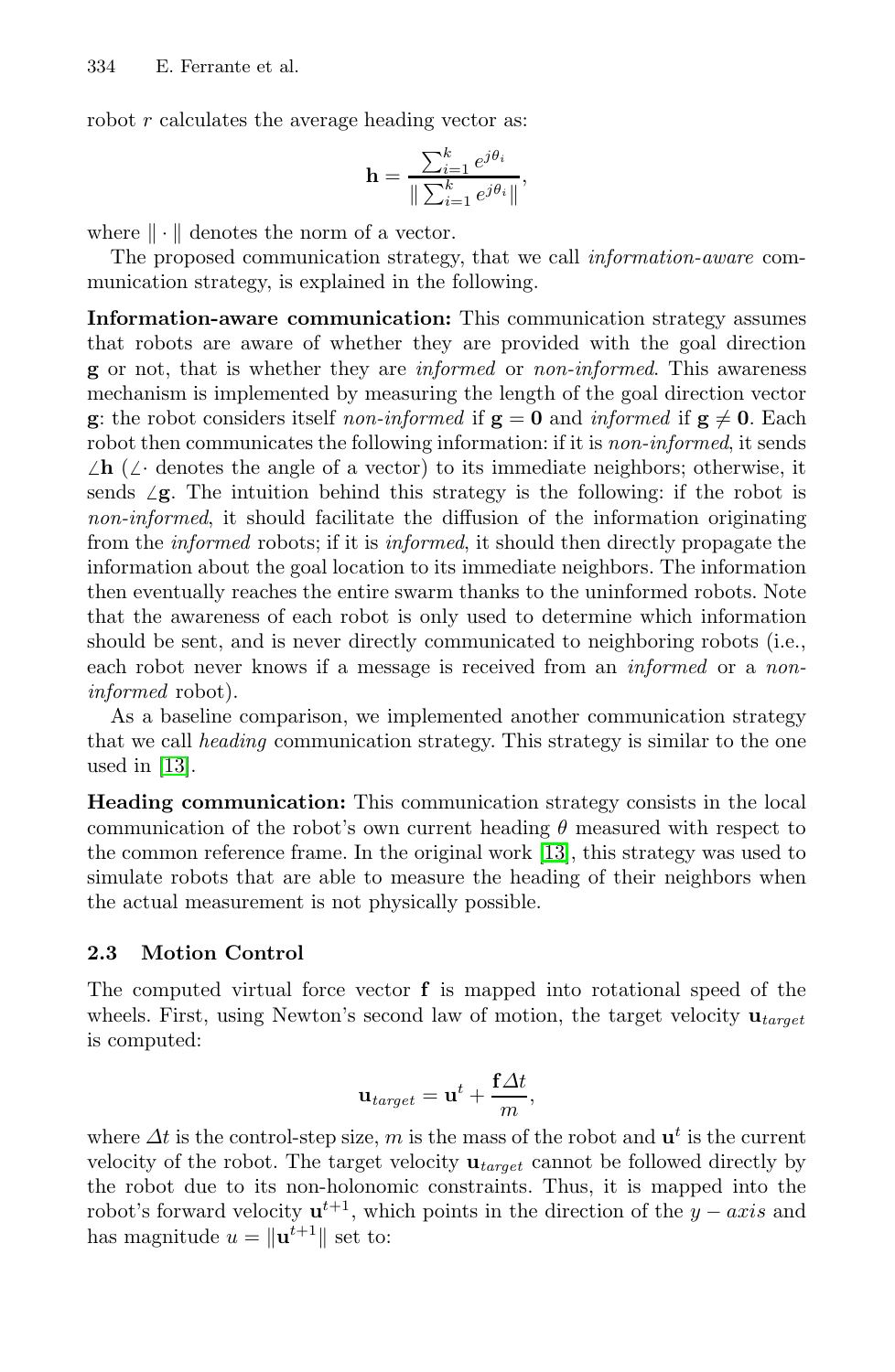$$
u = \begin{cases} (\frac{\mathbf{u}_{target}}{\|\mathbf{u}_{target}\|} \cdot \frac{\mathbf{u}^t}{\|\mathbf{u}^t\|}) u_{max}, & \text{if } \mathbf{u}_{target} \cdot \mathbf{u}^t \ge 0; \\ 0, & \text{otherwise.} \end{cases}
$$

where  $u_{max}$  is set to 0.036  $m/s$ .

The angular velocity  $\omega$  of the robot is determined by a proportional controller that calculates the deviation of the desired angle from the current heading of the robot:  $\omega = K_p(\angle \mathbf{u}_{target} - \angle \mathbf{u}^t)$ , where  $K_p$  is a proportionality constant whose value is set to 0.5 s<sup>-1</sup>. Finally, the rotation speeds of the left  $(N_L)$  and right  $(N_R)$  motors are set to:

$$
N_L = \left(u + \frac{\omega}{2}l\right)\frac{1}{r};\, N_R = \left(u - \frac{\omega}{2}l\right)\frac{1}{r},
$$

where  $l$  is the distance between the wheels and  $r$  is their radius.

## **3 Experiments**

In this section, we first introduce the metrics and the experimental setup used to evaluate the proposed methodology. We then present the results in a stationary and a non-stationary environment.

### **3.1 Metrics**

In flocking, we are interested in having a group of robots that move compactly, coherently, within their sensory range and without collisions. Furthermore, the group should be aligned towards a common direction (in our case the goal direction) and move towards that direction. In this paper, we use two metrics as in [14]: order and accuracy.

**Order:** The order metric  $\psi$  is used to measure the angular order of the robots.  $\psi \approx 1$  when the group has a common heading and  $\psi \ll 1$  when each robot is pointing in a random, different direction. The order is defined as:

$$
\psi = \frac{1}{N} \|\overline{\mathbf{a}}\| = \frac{1}{N} \|\sum_{i=1}^{N} e^{j\theta_i}\|,
$$

where N is the total number of robots in the experiment, and  $\overline{a}$  is the vectorial sum of the measured headings of the N robots.

**Accuracy:** The accuracy metric  $\delta$  is used to measure how accurately close to the target direction (dependent on the task) robots are moving.  $\delta \approx 1$  when robots are perfectly aligned (which corresponds also to a high value for the order metric  $\psi \approx 1$ ) towards the correct direction of motion. As in [1], accuracy can be defined as:

$$
\delta = 1 - \frac{\sqrt{2(1 - \psi cos(\angle \overline{\mathbf{a}} - \angle \mathbf{g}))}}{2},
$$

where  $\angle \overline{\mathbf{a}}$  is the direction of  $\overline{\mathbf{a}}$  and  $\angle \mathbf{g}$  is the goal direction with respect to the common reference frame.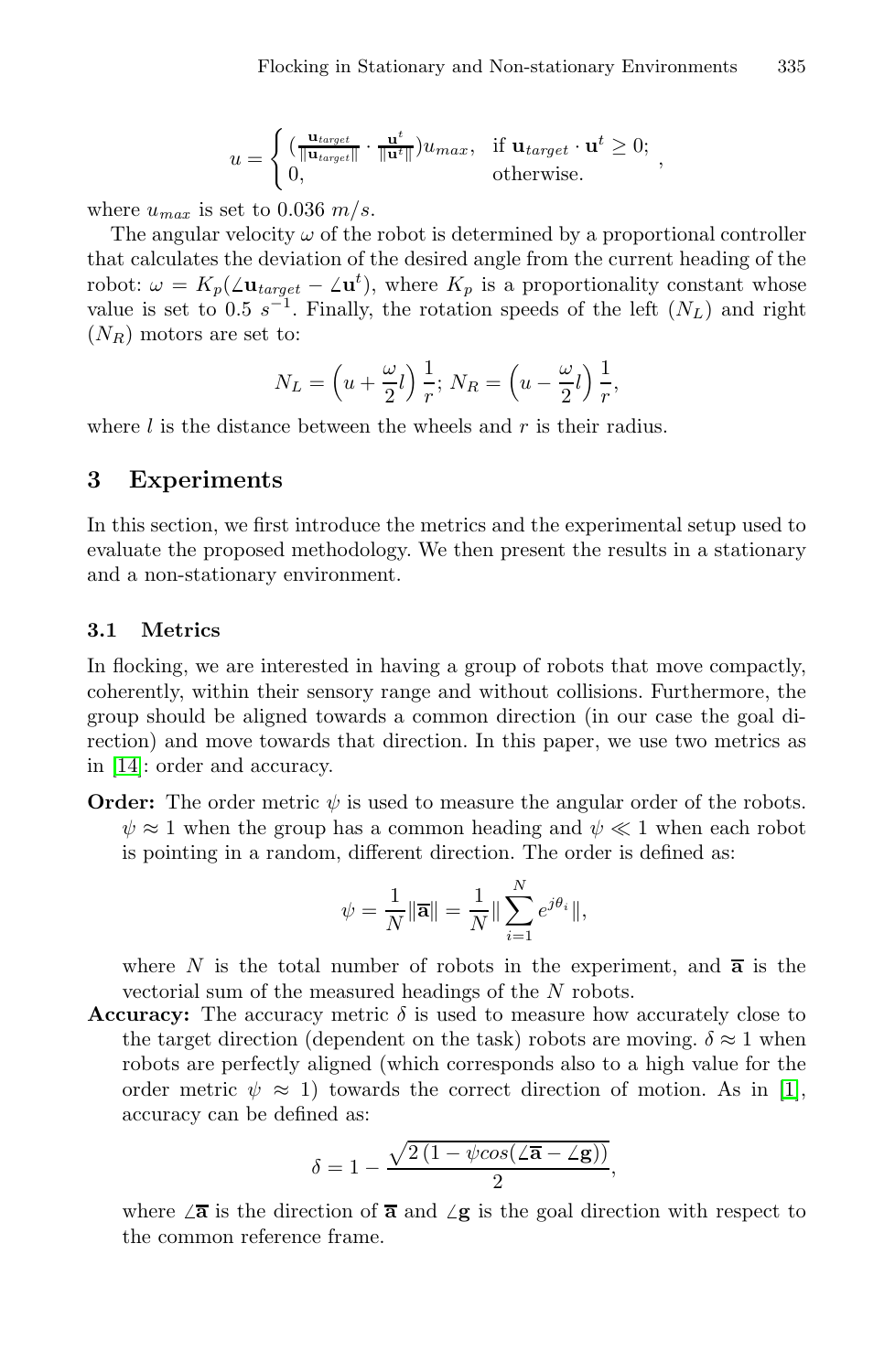336 E. Ferrante et al.

### **3.2 The Task and the Experimental Setup**

In our experiments, N mobile robots ar[e](#page-9-12) [p](#page-9-12)laced at random positions and with random orientations in an empty arena of  $5$  meters  $\times$  5 meters. Each robot is a realistic simulation of a foot-bot, in development fo[r th](#page-2-0)e Swarmanoid project<sup>2</sup>. We utilized the following sensors and actuators: i) A light sensor, that is able to perceive a noisy light gradient around the robot. It is used to measure  $\theta_r$ , the orientation of robot  $r$  with respect to a common light source. ii) A range and bearing communication system, with which a robot can send a message to other robots that are within 2 meters and in line of sight [17]. iii) Two wheels actuators, that are used to control independently the left and right wheels speed of the robot. iv) 24 LEDs and a camera, which are used to detect distance and bearing from other robots in the proximal control behavior (see Section 2.1). We conducted two sets of experiments.

- **Stationary environment:** In a stationary environment, a proportion  $\rho$  of randomly selected robots are given the information about the goal direction **g**. All the other robots remain uninformed for the entire duration of the simulation. In every run, we randomly choose **g**, as well as the selection of robots that are informed. The duration of one run is 100 simulated seconds.
- **Non-stationary environment:** A non-stationary environment consists of four stationary phases of equal length. The proportion of informed robots  $\rho$  is kept fixed during the entire run. However, at the beginning of every stationary phase, the informed robots are reselected at random. Also, the goal direction **g** changes randomly from one stationary phase to the next one. The duration of one run is 250 simulated seconds.

In the stationary environment, we study the effect of changing the swarm size N and the proportion of informed robots  $\rho$ . In the non-stationary environment, we also study the effect of noise in the heading alignment vector **h**. We modeled this noise as a uniformly distributed [rand](#page-6-0)om variable controlled by a scaling parameter  $\sigma \in [0, 1]$ , which is used to add noise to  $\theta_r$ , the robot's measured heading:  $\tilde{\theta_r} = \theta_r + \mathcal{U}(-\sigma 2\pi, +\sigma 2\pi)$ . For each experimental setting, we execute 100 runs and we report the average results.

### **3.3 Results in Stationary Environments**

[The effect](http://www.swarmanoid.org) of varying the swarm size  $N$  is shown in Figure 1a. The informationaware communication strategy outperforms the classical heading communication strategy, in the sense that it achieves higher accuracy both with small (10) and large (100) swarms. In both strategies, the convergence speed is higher with the smaller swarm size. This can be explained by the fact that smaller swarms have smaller inertia than larger swarms. However, in the heading communication strategy, the accuracy level reached with a larger swarm is higher than the one

 $\overline{2 \text{ http://www.swarmanoid.org}}$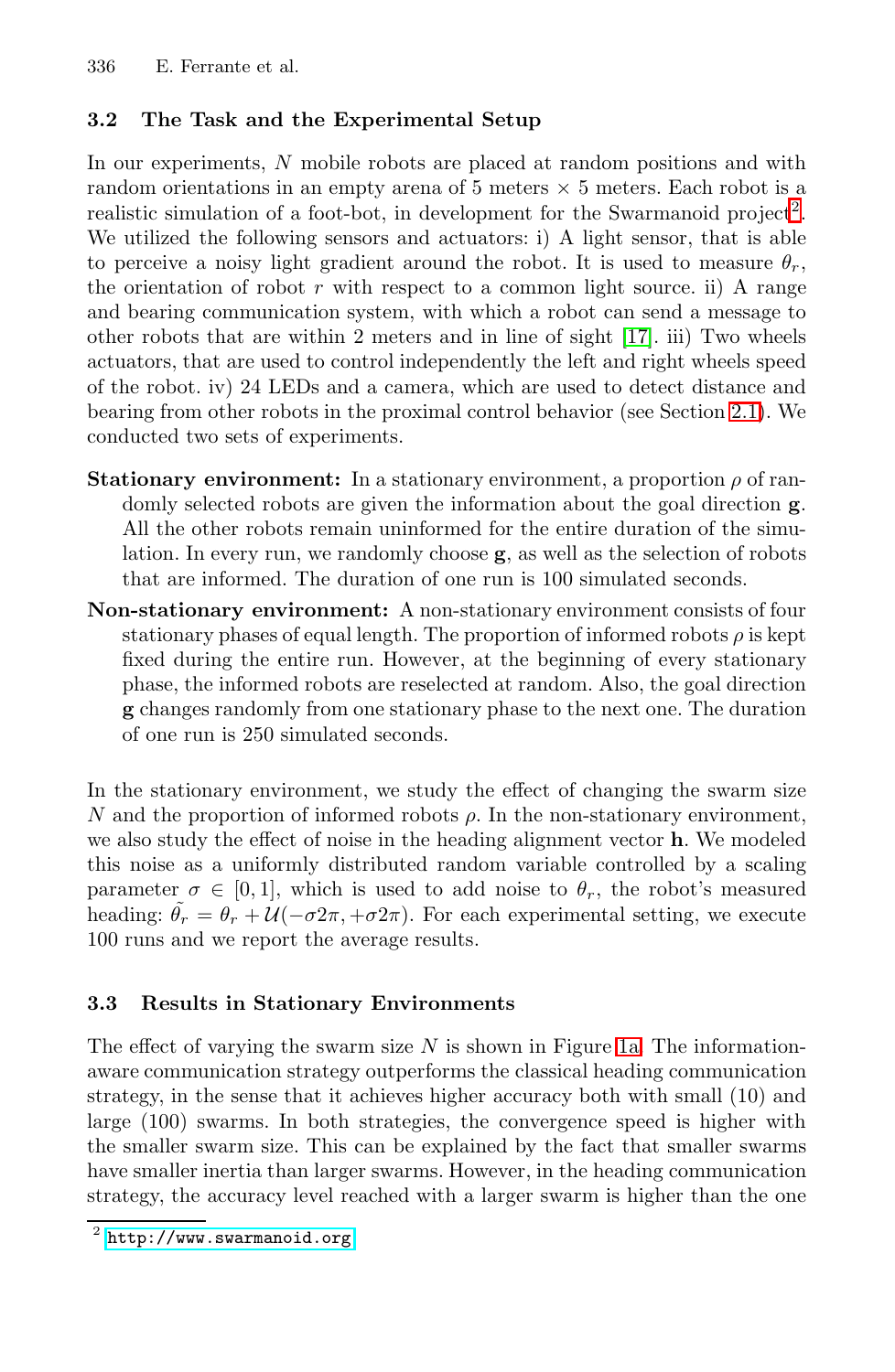<span id="page-6-0"></span>

**Fig. 1.** Information-aware communication against heading communication in a stationary environment: (a) effect of varying swarm size N with fixed  $\rho = 0.25$  and  $\sigma = 0$ ; (b) effect of varying the percentage of informed robots  $\rho$  with fixed  $N = 100$  and  $\sigma = 0$ 

achieved with a smaller swarm. This result is consistent with the findings of [1], which state that the needed proportion of informed robots to achieve a given level of accuracy becomes smaller for increasing swarm sizes.

The effect of varying the proportion of informed robots  $\rho$  is shown in Figure 1b. Also in this case, the information-aware communication strategy outperforms the classical heading communication. In both strategies, more informed robots corresponds to higher accuracy. With a proportion of 1% informed robots (corresponding to 1 robot), the classical [alig](#page-7-0)nment communication strategy cannot achieve an increasing accuracy over time, which means that at the end of the simulation robots are randomly oriented as they were at the beginning. Differently, the proposed information-aware communication strategy can cope also with a very small proportion of informed robots.

## **3.4 Results in Non-stationary En[viro](#page-7-1)nments**

The effect of varying the swarm size  $N$  is shown in Figure 2a. The same trends observed in the stationary environment are also present here: The informationaware communication strategy always outperforms the classical alignment communication. However, here we observe an interesting phenomenon: The accuracy convergence speed of the information-aware communication strategy in the initial stationary phase is lower than the one in the subsequent three stationary phases. This can be explained by the order shown in Figure 2b. The initial order of the system is very low, and gets higher and higher towards the end of the first stationary phase. When the change in the environment occurs, order decreases but does not reach the initial, very low values for any of the techniques. This means that the swarm is able to make a transition from an ordered state to another ordered state without a detrimental impact on the order itself, which in turn corresponds to faster adaptation to changes in the environment.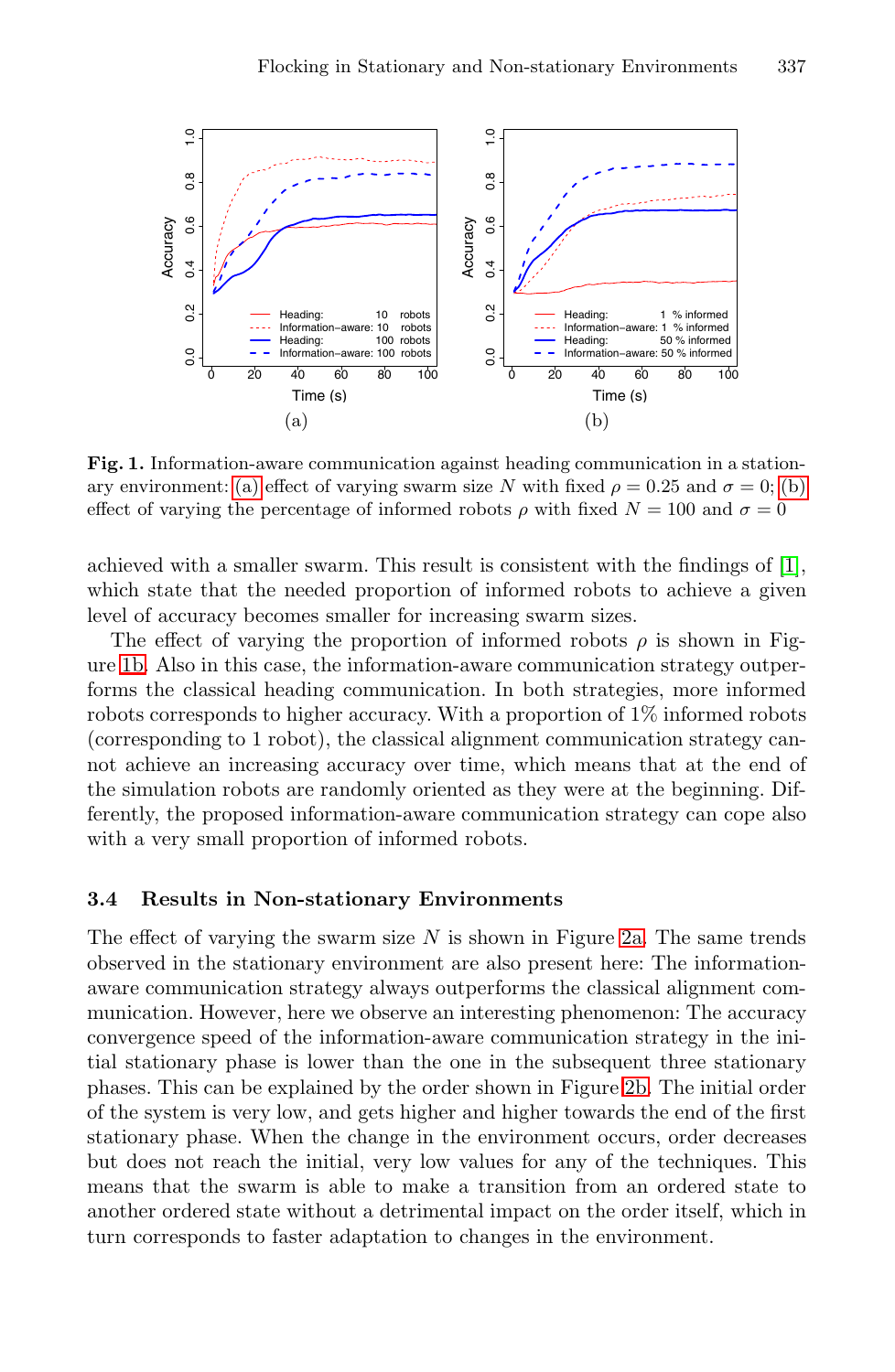<span id="page-7-1"></span><span id="page-7-0"></span>

<span id="page-7-3"></span><span id="page-7-2"></span>**Fig. 2.** Information-aware communication againts heading communication in a nonstationary environment: effect on the accuracy (a) and on the order (b) of varying swarm size N with fixed  $\rho = 0.25$  and  $\sigma = 0$ , (c) effect [of va](#page-7-3)rying the percentage of informed robots  $\rho$  with fixed  $N = 100$  and  $\sigma = 0$ ; (d) effect of adding noise  $\sigma = 0.25$ with fixed  $N = 100$  and  $\rho = 0.25$ .

The effect of varying the proportion of informed robots  $\rho$  is shown in Figure 2c. The same trends observed in the stationary case apply in this case. Hence, the information-aware communication strategy scales well to the non-stationary case even when only 1% of the robots (in this case only one robot) are informed.

Finally, the effect of adding noise  $\sigma$  in the alignment is shown in Figure 2d. As we can see, noise has a non-significant impact on the accuracy of the informationaware communication strategy, which still continues to outperform the classical alignment communication strategy.

## **4 Conclusions and Future Work**

In this paper, we proposed a communication strategy, called information-aware communication, for heading alignment in self-organized flocking. In the system,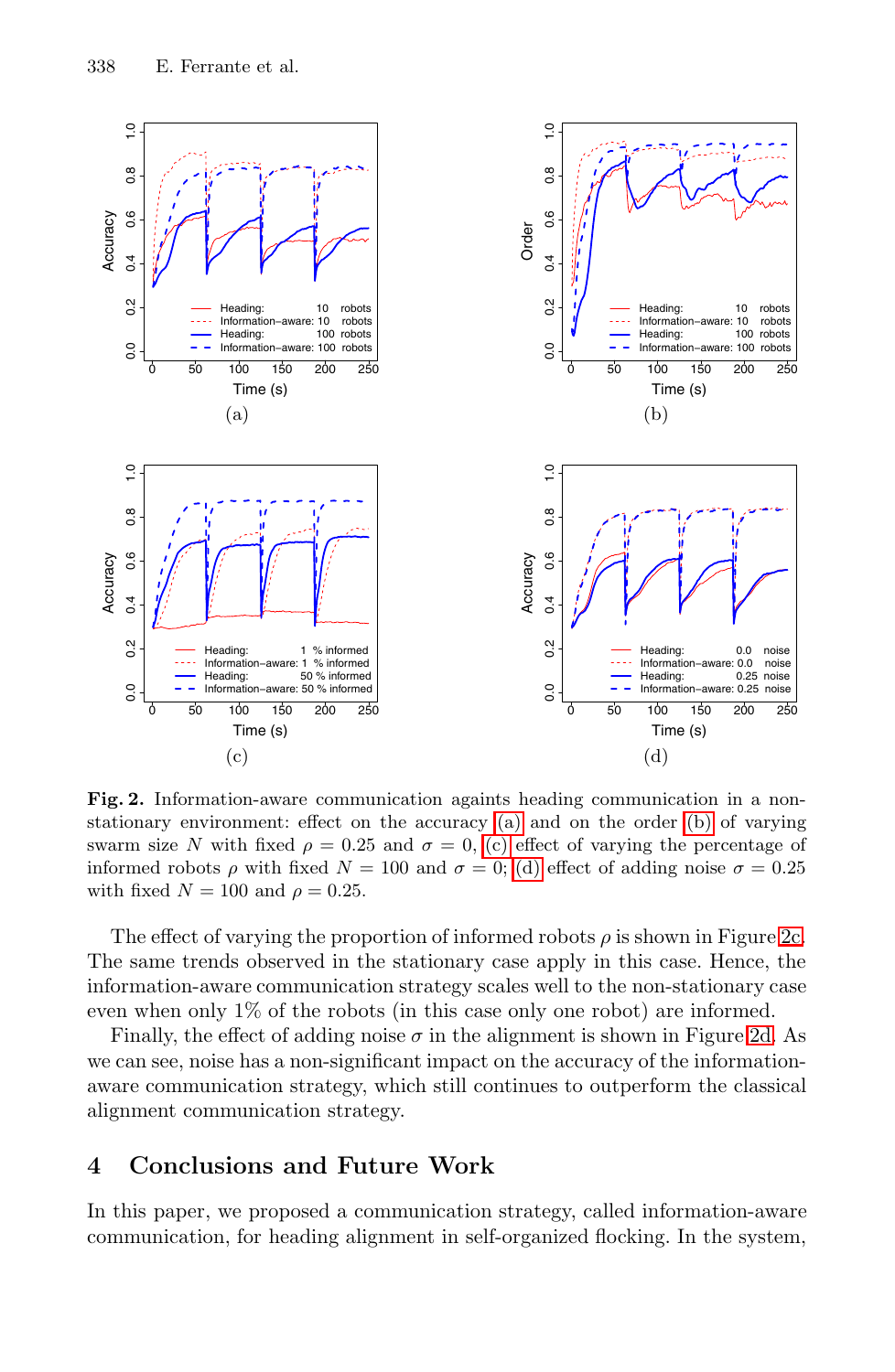a swarm of robots is decomposed into informed and uninformed robots: informed robots possess information about a goal direction, whereas uninformed robots do not. The proposed strategy works as follows: each robot communicates the goal direction when it is informed, whereas it communicates the average of its neighbors messages when it is uninformed. We compared this strategy with the heading communication strategy, similar to those used in the literature, in which each robot communicates directly its own heading.

We conducted two sets of experiments. The first set is executed in a stationary environment, where the goal direction and the informed robots do not change over time. The second set is executed in a non-stationary environment, where both the goal direction and the informed robots change over time. Results show that the proposed information-aware communication strategy always outperforms the heading communication strategy. Furthermore, the proposed approach is also robust against noise in the alignment, and it achieves high accuracy values even if only few robots in a large swarm are informed.

The presented work can be extended in many ways. First, a more complete scenario may include multiple sources of different information which can be conflicting, and perceived by different robots in different ways. In this scenario, we may need the swarm to be coherent while heading towards a common direction, or split to different sub-groups, depending on the application. To cope with this scenario, we might need to include some measure of information quality, perceived by each robot, which can be used to determine a new communication strategy. Secondly, we plan to port the presented work into real robots. We believe that the set of assumptions made in this work are all compatible with future real robots experiments, with the exception of the one in which we assume that all robots are able to perceive a common environmental cue. As a matter of fact, the foot-bot robots that we will use are not equipped with a compass, and the light sensor cannot be used for such an aim because the perception of light is not uniform in the swarm due to the robots shadowing each other or to their varying distance from the light source. To avoid the need of a common environmental cue, we plan to extend the information-aware communication strategy to incorporate the capabilities of a situated communication mechanism, in which also the range and bearing of the sender is available and has a meaning.

**Acknowledgments.** This work was supported by the *SWARMANOID* project funded by the Future and Emerging Technologies programme (IST-FET) of the European Commission (grant IST-022888). M. Birattari and M. Dorigo acknowledge support from the F.R.S.-FNRS of the French Community of Belgium.

## **References**

- <span id="page-8-0"></span>1. Couzin, I.D., Krause, J., Franks, N.R., Levin, S.A.: Effective leadership and decision-making in animal groups on the move. Nature 433, 513–516 (2005)
- <span id="page-8-1"></span>2. King, A.J., Johnson, D.D.P., Van Vugt, M.: The origins and evolution of leadership. Current biology 19(19), 911–916 (2009)